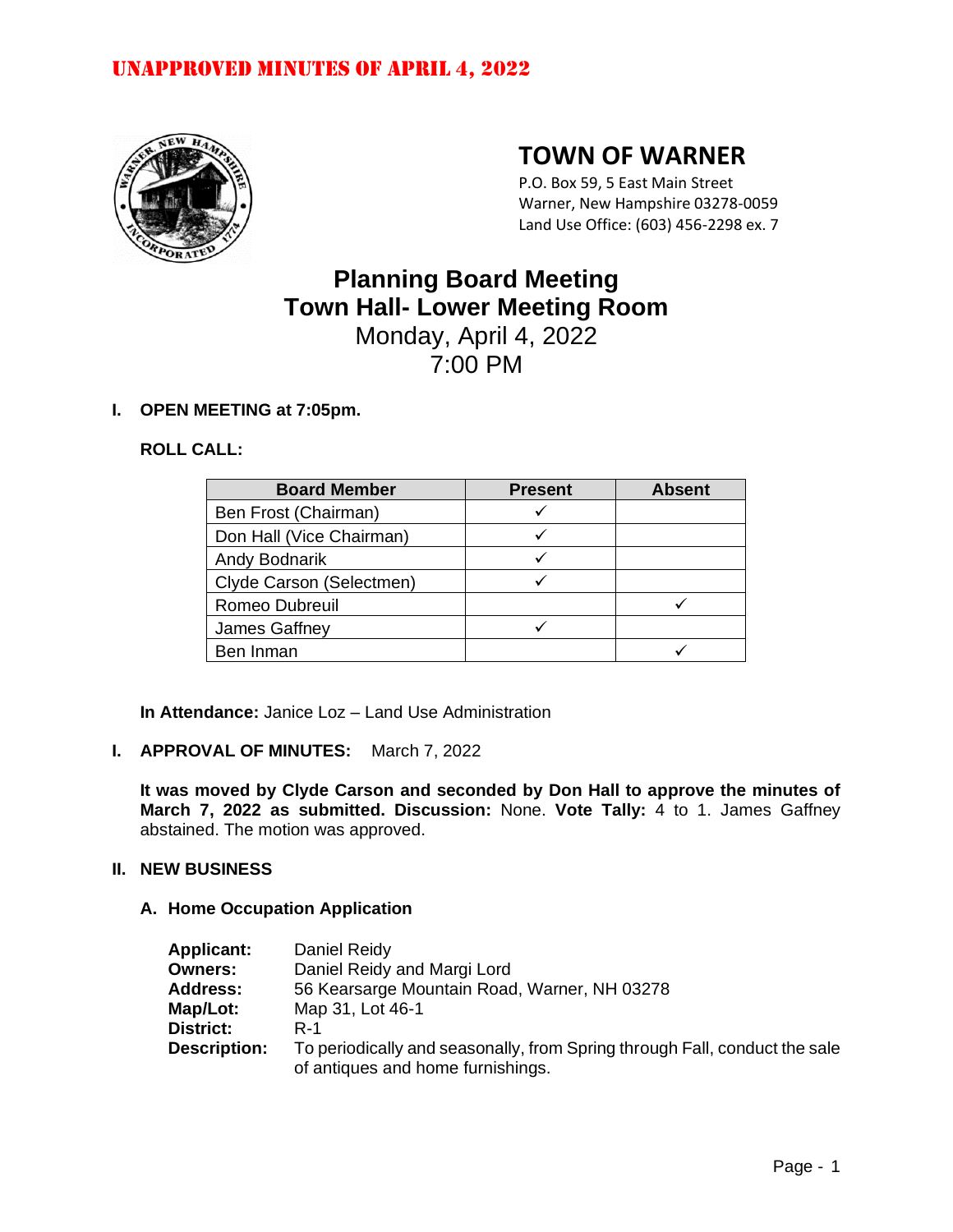Daniel Reidy said they want to be legitimate about their home occupation business which is buying and selling antiques and helping people sell the contents of their homes. They would like to do it once or twice a month, on a weekend and only during the day. Daniel showed a map of their property and where the sales would be held; in a 14' x 33' garage. They need to sell some things from the garage before they can set up their business there. There will be no electricity in the building although they may set up a wood stove for the colder parts of the spring and fall months to enable them to continue to conduct business.

Chair Frost said an email came in from Toni and Kevin Love who are abutters. Daniel said he understood these individuals had not been noticed. He contacted them directly and asked them to weigh in on their thoughts. The Chair said that the Love family at 51 Kearsarge Mountain Road in Warner had no objection to the plans as presented.

Don Hall asked for a description of parking at the site. Daniel said there is room for about 6 cars on his lawn and other cars would park on the road. James Gaffney asked about the neighboring lot. The neighbor was there at the meeting and had no objection to the plans as presented.

Clyde Carson asked if advertising would be done and then sales held on the weekends? Daniel said, yes. They would also like to try and coincide sales to when other things in town are going on. Andy Bodnarik asked about signage. Daniel said he has a sign from when he conducted a similar business elsewhere (Goffstown, NH), but he understands they would need a separate permit for it. The Chair agreed and said this would be done by the Select Board. For now, they have just been using temporary "Yard Sale" signs.

Andy asked about leaving items by the street. Daniel said they have some farm equipment that may be left out there occasionally. Margi said that some items may accumulate in their yard, which is in transition to another vendor space in another location. Nothing would be left there permanently.

The Chair said that the application was complete, including the collection of fees. He asked Daniel if he and Margi were the only employees. Daniel said they were. The Chair said he understood that the public would be on site. Daniel agreed. The Chair noted that the town's sign allowance was 2' x 2'.

**It was moved by Andy Bodnarik and seconded by Clyde Carson to accept the application for consideration. Discussion:** None **Voice Vote Tally:** 5 – 0. The motion was approved unanimously.

The Chair opened the public hearing and invited any abutters, physically present first, to speak.

Timothy Scott, a neighbor to the South, said he had a concern about his property and how events may impact it. He doesn't' mind working with them to incorporate this project along his property line where he has grapes growing. He would like to put up some kind of a stockade fence to keep the property line defined. The Chair said that he would leave this up to the two parties, to come up with something they can both agree upon. Margi said they have spoken already and their thoughts are that some shrubbery could be used instead of a more traditional fence.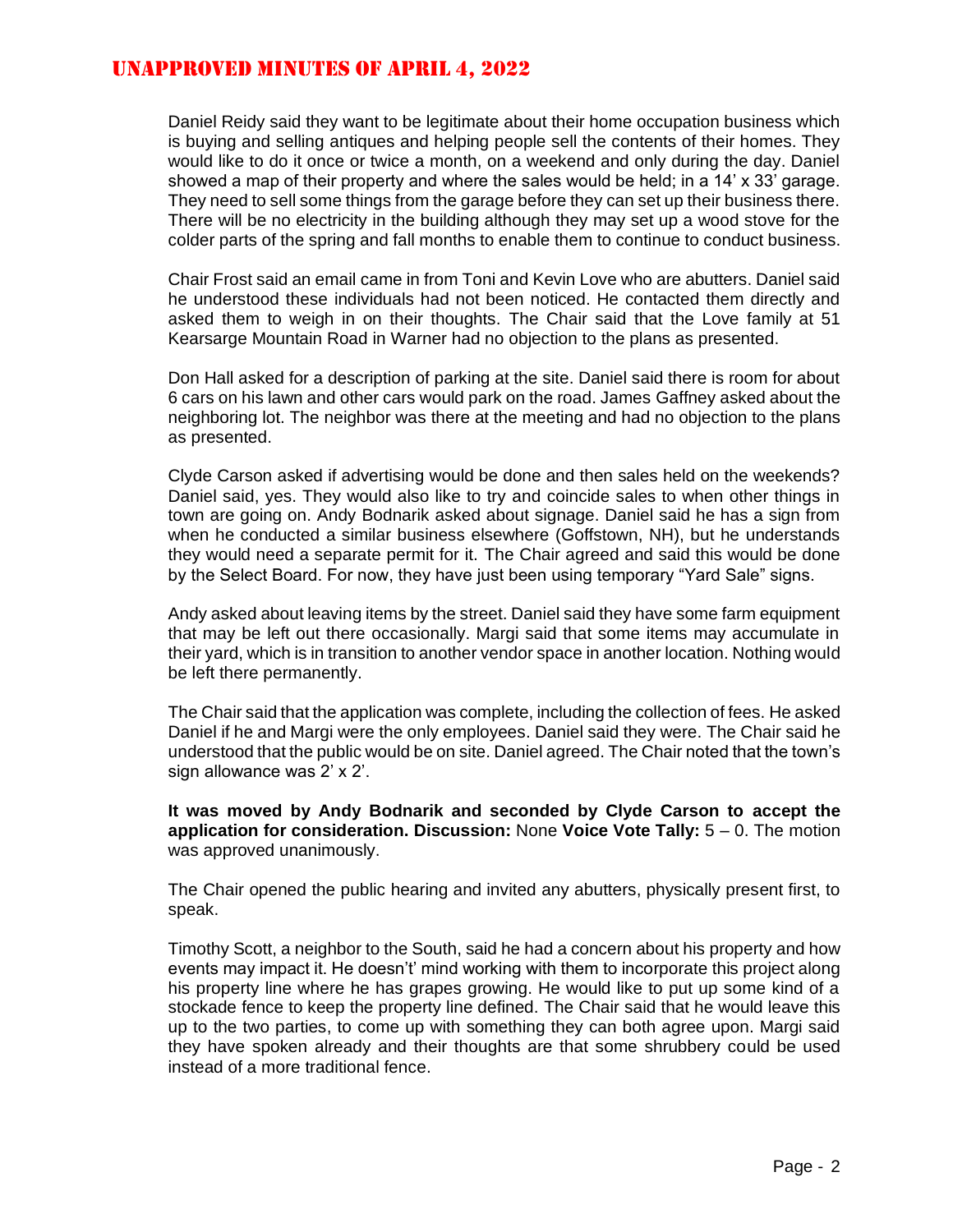James wondered if the implementation of this barrier could be a condition of approval. The Chair said that it could be.

Allan Lord, an abutter, was on Zoom and wished to speak. Allan had technical difficulties and was not able to participate in the meeting at this time. He later communicated through text to another attendee of the meeting that he had no problems with the plans, as presented.

Barb Marty asked if any of the sales would be an auction-type event. She wondered if more people would show up from estate sale advertising (from out of town) as would for a regular yard sale. Daniel and Margi said it wouldn't be any more people than have been showing up for the past two years, they have been doing this for that long. They will likely continue to advertise in the Shopper. Daniel confirmed that everything would be stored in the white shed/garage.

The Chair closed the public hearing and asked the board if there were any questions.

Clyde said he is close to being an abutter. He has no problem with the past yard sales they have been held and doesn't see an issue with their plans to continue.

Don said like any of these situations, they always question as to whether or not they ask enough questions. He hopes they ask enough questions before granting approval. It does have possible effects on the surrounding location.

James said something like this can set a precedent for the neighborhood or the whole town. It may be of value to define the frequency of when this type of event will happen. Daniel said they put this in their application; once or twice a month during the weekend, and only during the warm months.

Andy asked how they will deal with the fence or visual barrier and they also need to make sure "For Sale" signs aren't posted on the items in the driveway.

The Chair said he wanted to address the parking. Margi said that generally their driveway will fill up with about four cars, and then overflow cars are parked along the road. It was noted that parking is allowed on the road. The Chair thought perhaps they could direct people to park in the driveway when possible. Daniel said they do ask people to park in their driveway and they do have a sign. They also put cones out at the neighbor's driveway to keep people from turning around there. The neighbor is appreciative of this thoughtful action. Daniel said at least four of the abutters have had or presently have home occupations in that neighborhood.

*Conditions: 1. The hours of operation: 1-to-2 per monthly on weekends, 8am – 5pm, only in the warm months. 2. The sign will be permitted by the Select Board. 3. Display of goods marked "for sale" will be out of public view. 4. Applicant will work with abutter Tim Scott, to come up with a mutually agreeable visual barrier and if they are unable to agree in 30 days, they can come back to the Planning Board to work out an agreement. 5. A parking/directional sign when open for business would be helpful.* 

Andy thought that the length of the driveway would permit enough parking. Clyde added that people aren't coming to park for the day; they come in for several minutes to look, buy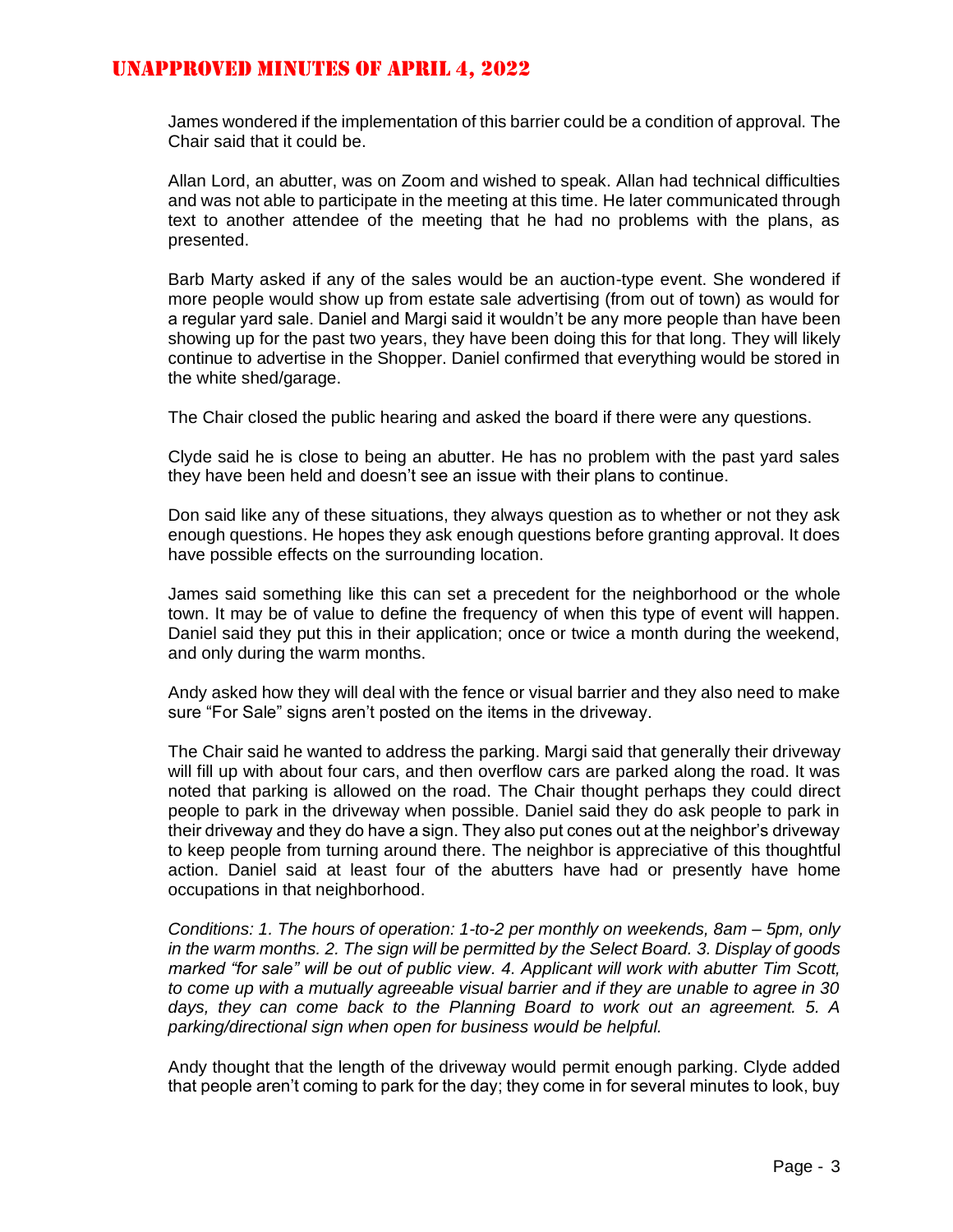something, and leave. The Chair said that people will naturally try to park as close as possible.

**It was moved by Andy Bodnarik and seconded by Clyde Carson to approve the application with the five conditions as described. Discussion:** None. **Voice Vote Tally:** 5 – 0. The Reidy's Home Occupation application was approved with conditions.

|                     | A. Consultation – In preparation for modifications to a previously approved site plan. |
|---------------------|----------------------------------------------------------------------------------------|
| <b>Application:</b> | <b>Knoxland Equipment</b>                                                              |
| <b>Owners:</b>      | 72 Old Warner Lane, LLC.                                                               |
|                     | Michael Jones, Marshall Montgomery, Joan Dorn, Mary E. Derry                           |
| <b>Agent:</b>       | Michael Jones                                                                          |
| <b>Address:</b>     | Old Warner Lane, Warner, NH                                                            |
|                     | Map 3, Lot 34 and 35                                                                   |
| <b>District:</b>    | $C - 1$                                                                                |
| <b>Description:</b> | Addition to facility                                                                   |

Michael understood that this was in preparation for next month's meeting where the original site plan would be modified. He provided a map, wetland permit, and rough drawing of the floor plan that is proposed. They will be adding 30' in the back of the existing building. The Chair asked if the impact to the wetlands had been completed. Michael confirmed this to be true.

Clyde left the meeting at this point, 7:50pm. There was still a quorum.

Andy said the site plan references the registry of deeds; is this plan on file already? Michael said it was. This had been done in 2018 or 2019. The abutting conservation easement was what had been recorded with the registry. Andy said he was looking at the past conditions of approval that came from the Planning Board in 2011. One of the conditions was "no storage on designated customer parking spaces." They also mention crushed stone on the drip edge and he assumes that has been done. They also proposed building lights. Paving was mentioned as well. Michael said that it was discussed but hasn't been done. He added that the signage hasn't changed at all. Andy said the lighting was completed per the site plan and no added lighting is proposed with this amendment. Andy wondered if the septic system will need to be expanded. Michael said it would not; the additional space is for a service area, not for customer usage. Andy added that the abutting property is under a conservation easement. He didn't think that this building would impact the easement at all. Michael agreed; there is plenty of wetlands between his property and the easement.

It was noted that the Warner River is beyond the distance for consideration of it being impacted.

There were no further questions from the board. Michael said his engineer would come up with an amended site plan for the next month's meeting.

Michael asked if it was permitted to add a roof over existing storage containers on-site. James said there is something in the regulations about permanently stored materials onsite. Storing the containers "inside" this type or structure (pole barn) would eliminate the need to follow the regulations for storing materials. This would be easier than doing a structure with a foundation and sides. Michael said he would like to do this before the end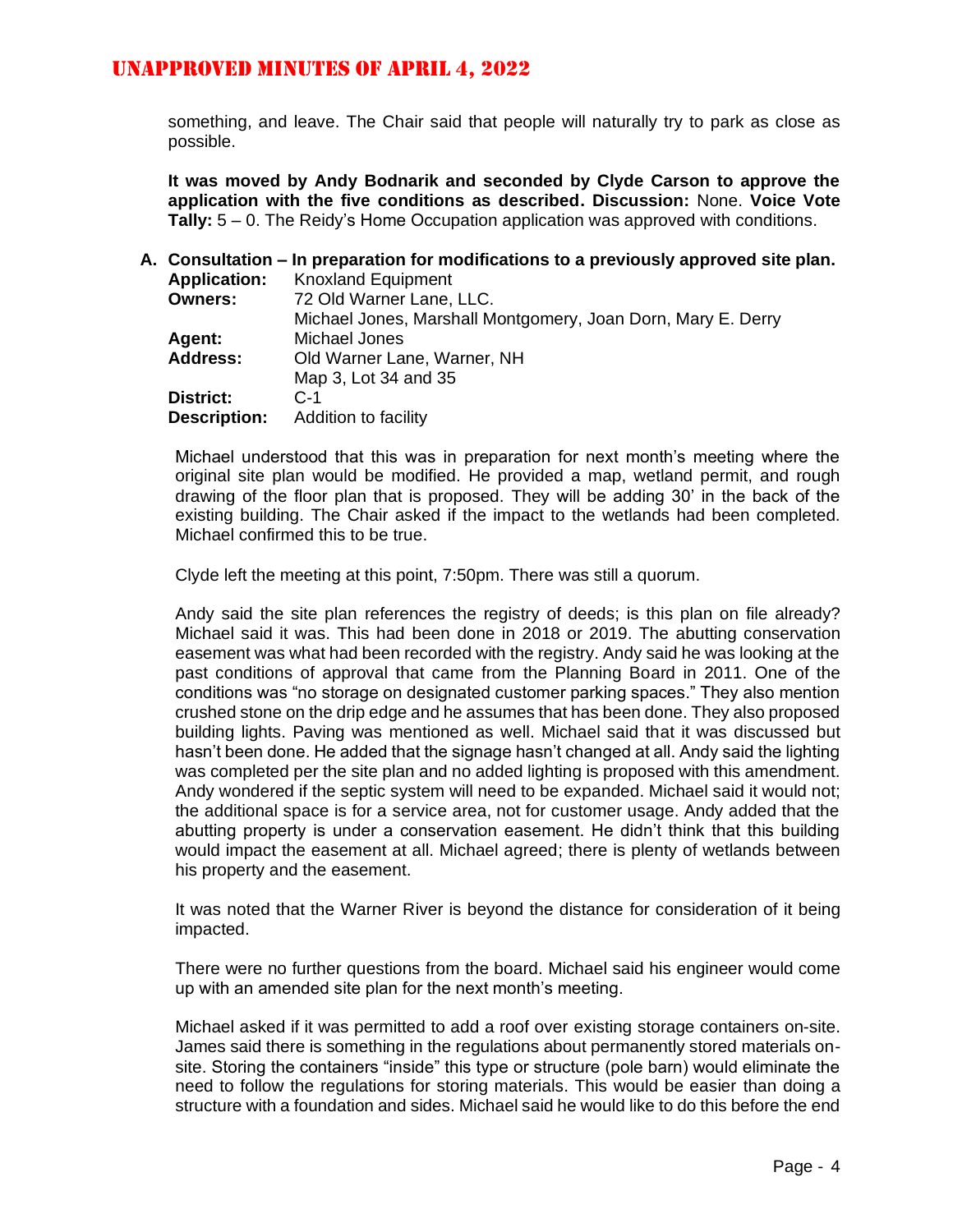of the year. The Chair said when Michael comes back to the board the following month, it would be helpful to have a visual plan to show them what it would look like; they already have the location of this proposed pole barn.

#### **B. Annual – Elections of Officers**

The Board decided to table the election of officers until the May meeting.

The Chair said the Select Board can make appointments or members can be elected to the Planning Board. The Planning Board cannot make appointments to the board; that is state law.

#### **III. UNFINISHED BUSINESS**

#### **A. Rules of Procedure**

Review draft by the Chair would be discussed at the next meeting. Andy said he thought the draft was a good one. Most of his suggestions were grammar-related. He liked using a footnote to show the associated RSA's.

#### **IV. COMMUNICATIONS**

It was suggested that James provide a report on the Agricultural Committee each meeting. James agreed to do so but added that there is nothing to report at this time.

Janice reported that Elizabeth Labbe has been hired as the Town's new Assessing Clerk.

Alice Chamberlin would like a Planning Board representative for the Groundwater Committee. This would be added to the following month's agenda. James said they should be thorough when coming up with a groundwater ordinance. In the past, they have rushed new ordinances and they have not helped to solve a problem. James said the Conservation Commission is heading this up; if they come up with a proposal for regulation it will eventually go through the Planning Board; they can't say "no" to it, but they can only disagree. Don suggested Alice spend some time with the precinct commissioners to review the studies that have been used over the years to make sense of the information; it may make their process better. Andy felt that there was a communication problem with this project. Things that have been emailed to him should really be sent in a hard copy; maps, especially. He would ultimately like a presentation by the Conservation Commission to go over everything with the Planning Board. The application is extensive (28 pages) and he thinks a presentation would be helpful to avoid a "cart before the horse" situation.

James felt that this topic was on the same scale as the sidewalks. If it isn't a transparent and engaging process, it won't go over well at Town Meeting. This is a big deal with potential large consequences. Andy agreed and felt that a lot of this was covered in the terms and conditions. He has a problem with the short timeline to get these things done.

James noted that these meetings need to be made public and noticed.

#### **V. REPORTS**

A. Chair's Report – Ben Frost – Nothing to report